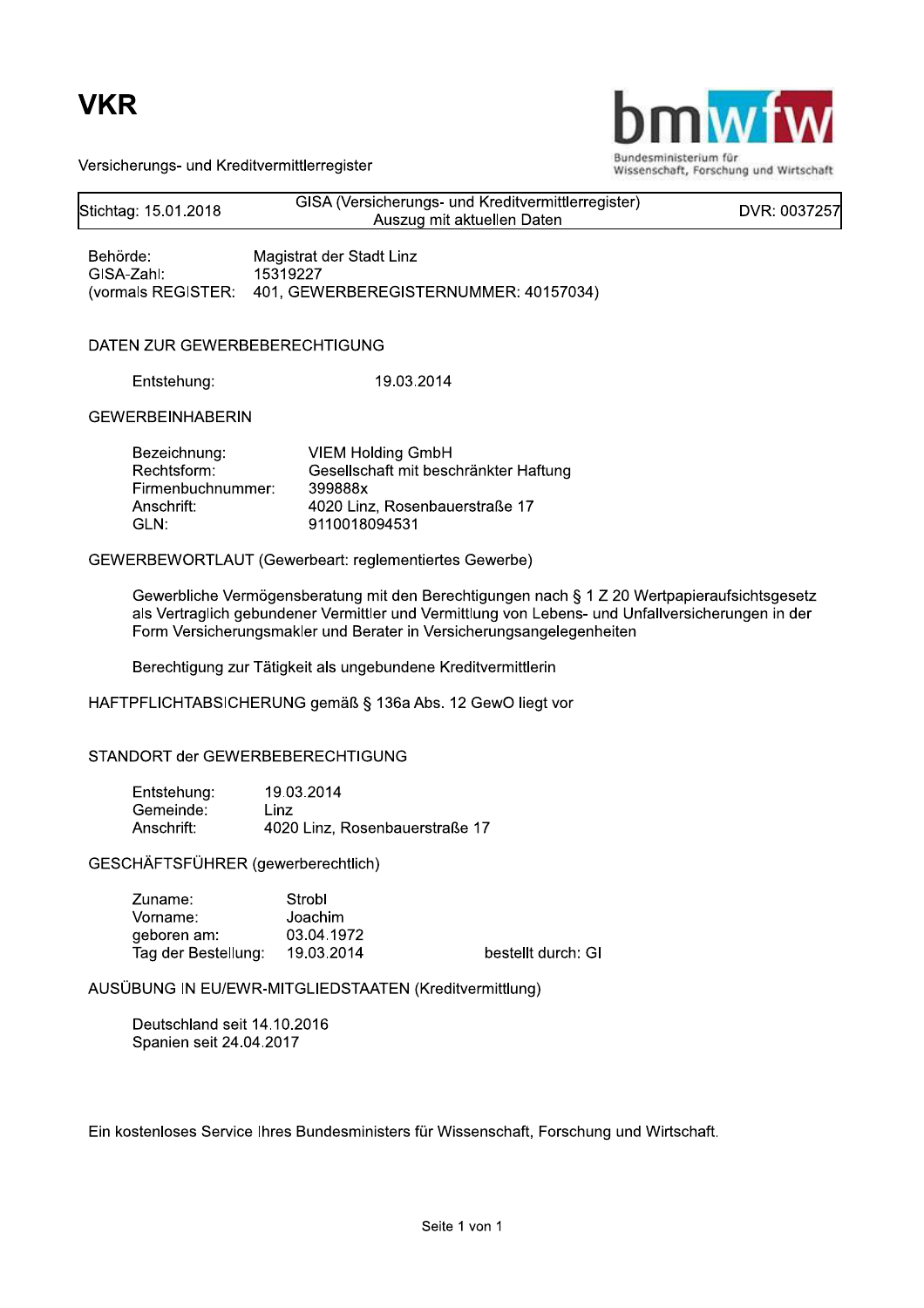| Date of transmission of this notification<br>from the home to the host competent<br>authority (DD/MM/YYYY) | 23/10/2016                              |
|------------------------------------------------------------------------------------------------------------|-----------------------------------------|
| Host Member State                                                                                          | DEU                                     |
| Type of notification                                                                                       | First notification                      |
| Name of credit intermediary                                                                                | VIEM Holding GmbH                       |
| Home State registration number                                                                             | 15319227                                |
| Head office address                                                                                        | Rosenbauerstraße 17<br>4020 Linz<br>AUT |
| Email                                                                                                      |                                         |
| Telephone number                                                                                           |                                         |
| Fax number                                                                                                 |                                         |
| Name of home competent authority                                                                           | Magistrat der Stadt Linz                |
| Home Member State                                                                                          | AUT                                     |
| Web address of the online register                                                                         | www.qisa.qv.at/vkr                      |
| Tied credit intermediary                                                                                   | N <sub>O</sub>                          |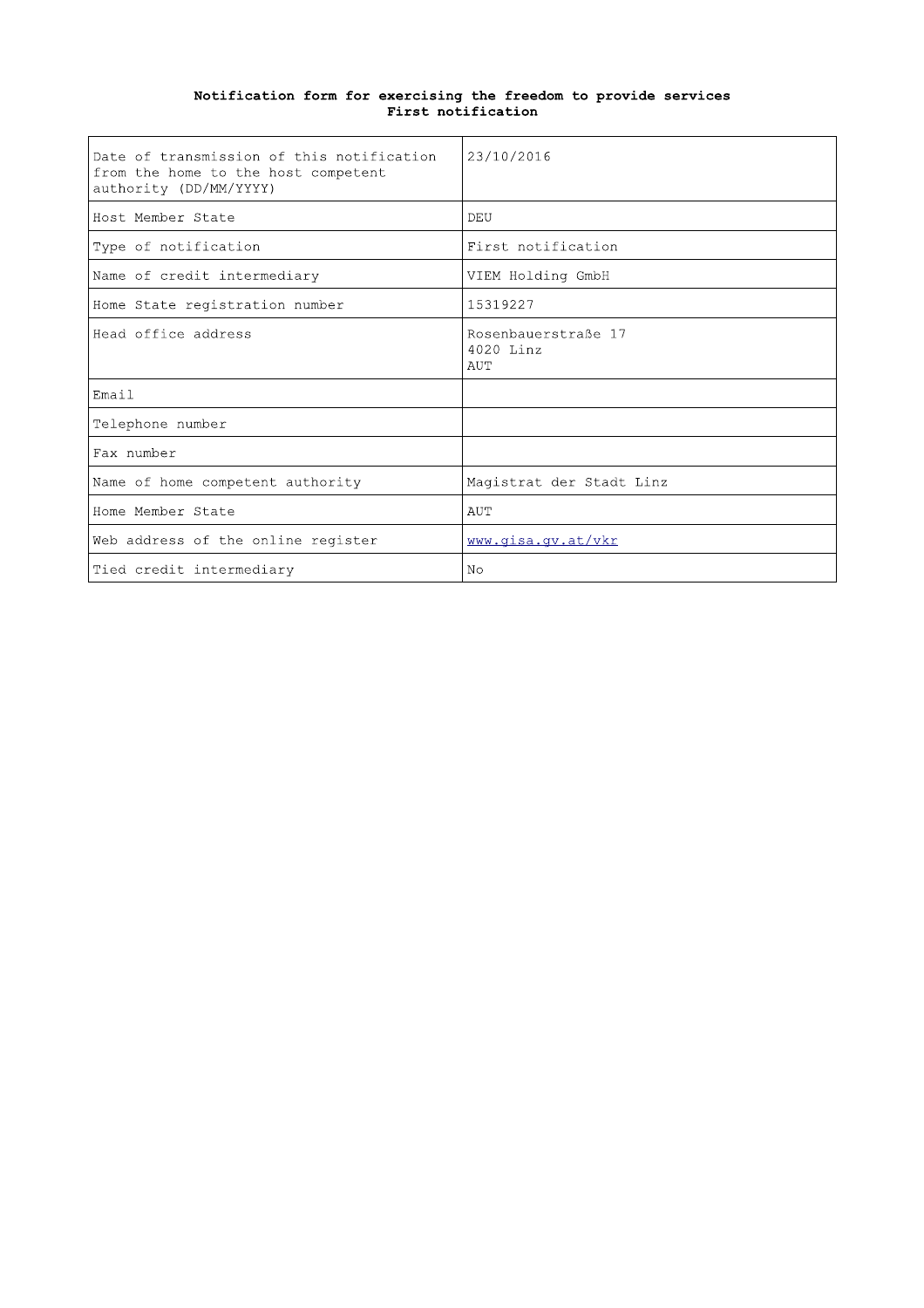| Date of transmission of this notification<br>from the home to the host competent<br>authority (DD/MM/YYYY) | 28/03/2021                                 |
|------------------------------------------------------------------------------------------------------------|--------------------------------------------|
| Host Member State                                                                                          | DEU                                        |
| Type of notification                                                                                       | First notification                         |
| Name of credit intermediary                                                                                | Conto Finanzdienstleistungs GmbH           |
| Home State registration number                                                                             | 24724067                                   |
| Head office address                                                                                        | Nußdorfer Straße 20/13<br>1090 Wien<br>AUT |
| Email                                                                                                      | christian.neumann@conto.at                 |
| Telephone number                                                                                           | 013101111<br>069913393391                  |
| Fax number                                                                                                 |                                            |
| Name of home competent authority                                                                           | Magistrat der Stadt Wien                   |
| Home Member State                                                                                          | AUT                                        |
| Web address of the online register                                                                         | www.gisa.gv.at/search                      |
| Tied credit intermediary                                                                                   | N <sub>O</sub>                             |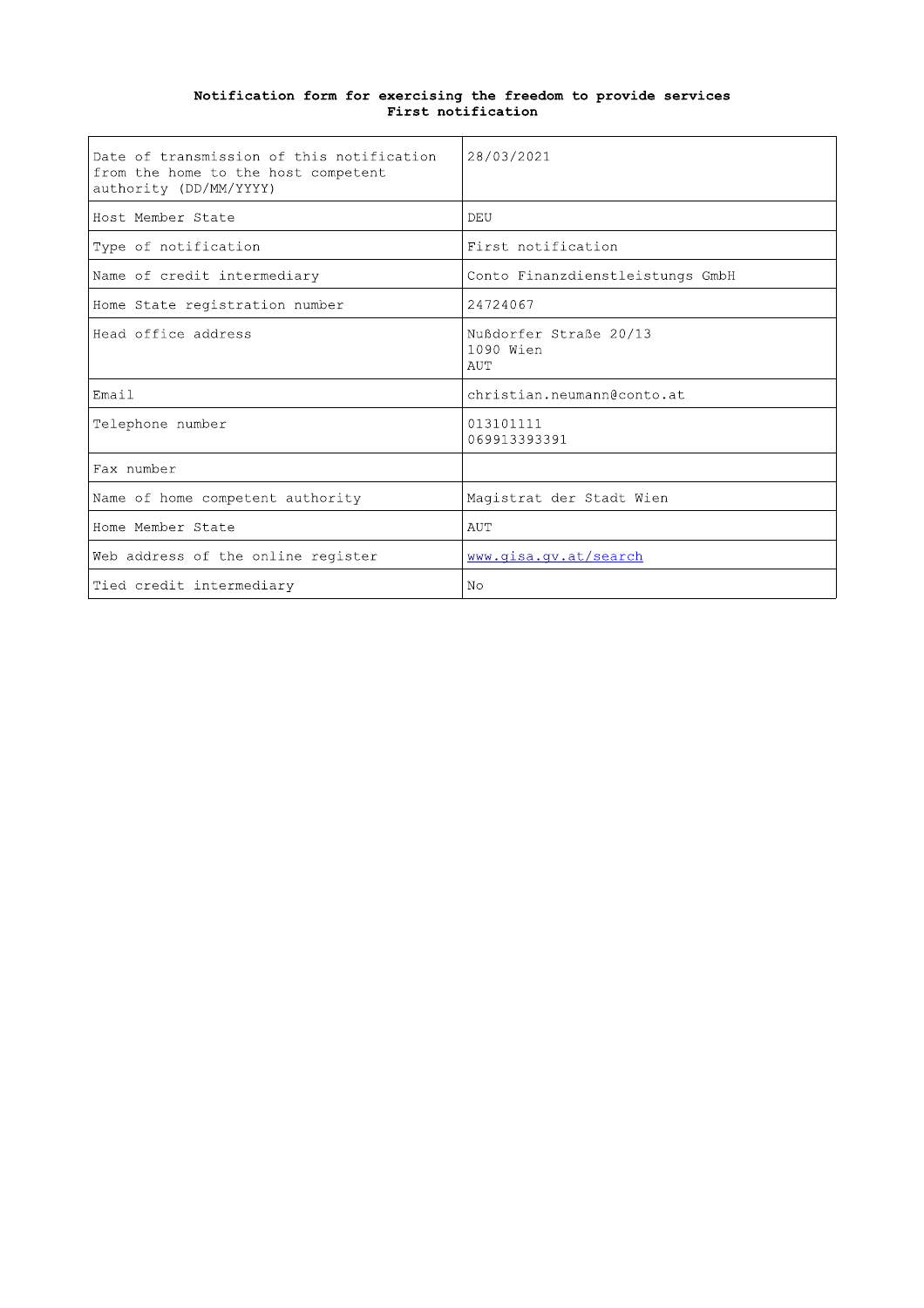| Date of transmission of this notification<br>from the home to the host competent<br>authority (DD/MM/YYYY) | 21/06/2020                                                 |
|------------------------------------------------------------------------------------------------------------|------------------------------------------------------------|
| Host Member State                                                                                          | DEU                                                        |
| Type of notification                                                                                       | First notification                                         |
| Name of credit intermediary                                                                                | Regent Peter                                               |
| Date of birth in case of natural person<br>(DD/MM/YYYY)                                                    | 08.02.1970                                                 |
| Home State registration number                                                                             | 25562262                                                   |
| Head office address                                                                                        | Osterwitzgasse 8/6<br>9020 Klagenfurt am Wörthersee<br>AUT |
| Email                                                                                                      | fbr.wien@qmail.com                                         |
| Telephone number                                                                                           | 0676 4705353                                               |
| Fax number                                                                                                 |                                                            |
| Name of home competent authority                                                                           | Magistrat der Stadt Klagenfurt                             |
| Home Member State                                                                                          | AUT                                                        |
| Web address of the online register                                                                         | www.qisa.gv.at/search                                      |
| Tied credit intermediary                                                                                   | N <sub>O</sub>                                             |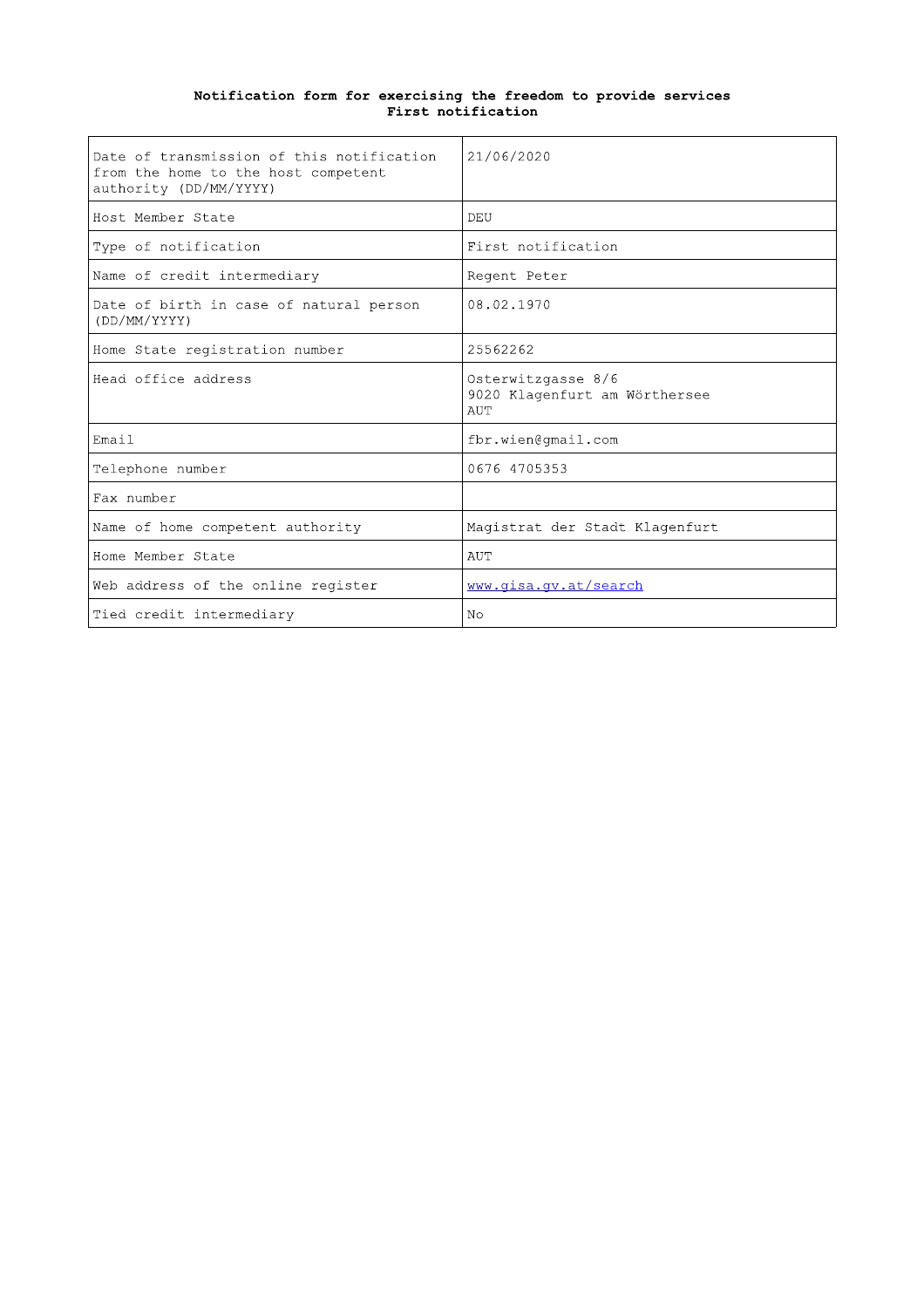# Notification form for exercising the freedom to provide services<br>Change to previous notification

| Date of transmission of this notification<br>from the home to the host competent<br>authority (DD/MM/YYYY) | 24/10/2021                          |
|------------------------------------------------------------------------------------------------------------|-------------------------------------|
| Host Member State                                                                                          | DEU                                 |
| Type of notification                                                                                       | Change to previous notification     |
| Name of credit intermediary                                                                                | SDG Impact Assets Beteiligung GmbH  |
| Home State registration number                                                                             | 32395211                            |
| Head office address                                                                                        | Ferrogasse 9/2a<br>1180 Wien<br>AUT |
| Email                                                                                                      |                                     |
| Telephone number                                                                                           |                                     |
| Fax number                                                                                                 |                                     |
| Name of home competent authority                                                                           | Magistrat der Stadt Wien            |
| Home Member State                                                                                          | AUT                                 |
| Web address of the online register                                                                         | www.qisa.qv.at/search               |
| Tied credit intermediary                                                                                   | N <sub>O</sub>                      |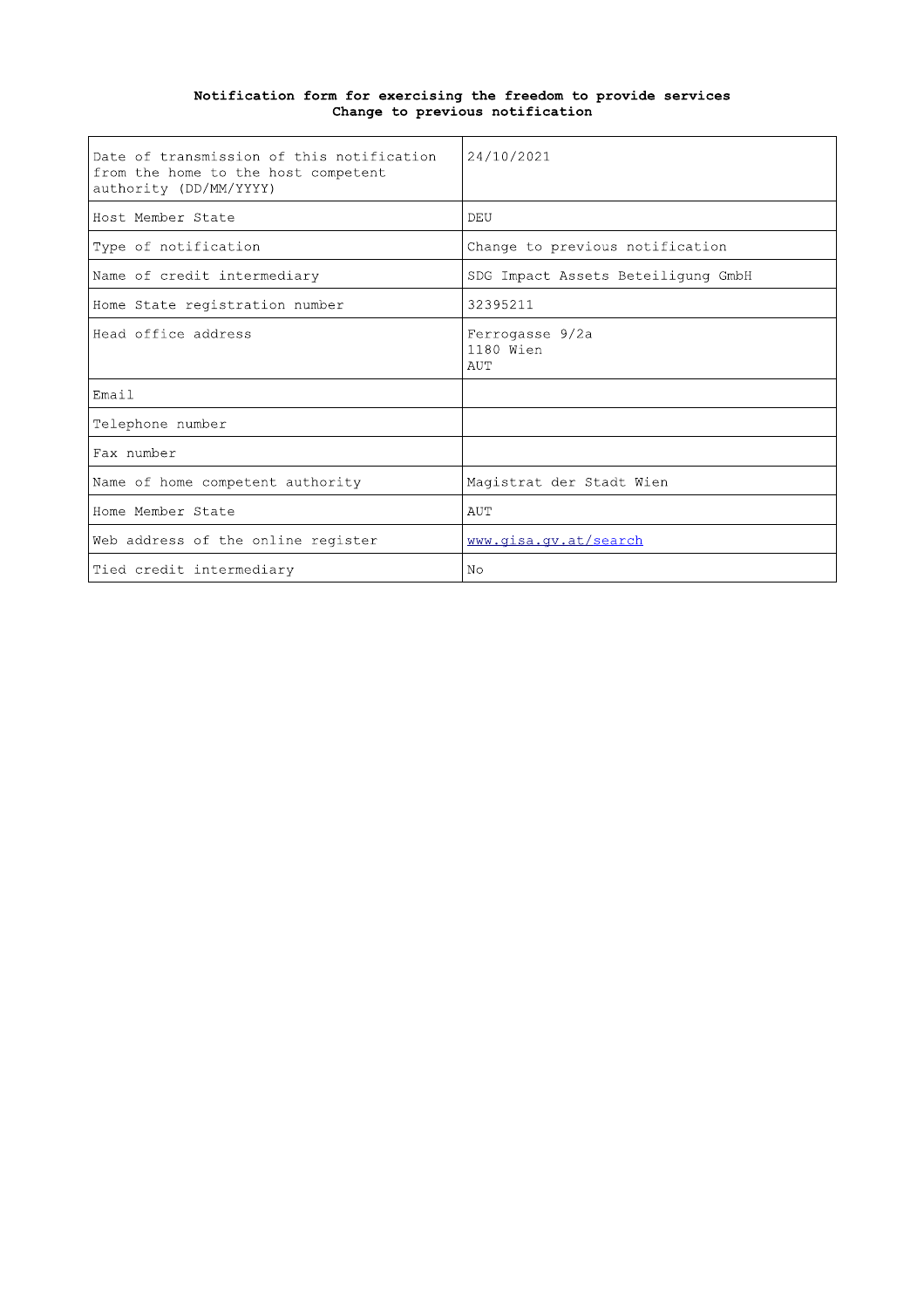| Date of transmission of this notification<br>from the home to the host competent<br>authority (DD/MM/YYYY) | 12/12/2021                          |
|------------------------------------------------------------------------------------------------------------|-------------------------------------|
| Host Member State                                                                                          | DEU                                 |
| Type of notification                                                                                       | First notification                  |
| Name of credit intermediary                                                                                | CMTA AG                             |
| Home State registration number                                                                             | 34082867                            |
| Head office address                                                                                        | Schmiedgasse 38<br>8010 Graz<br>AUT |
| Email                                                                                                      | strohmaier@cmta.at                  |
| Telephone number                                                                                           | +4350268210                         |
| Fax number                                                                                                 |                                     |
| Name of home competent authority                                                                           | Magistrat der Stadt Graz            |
| Home Member State                                                                                          | AUT                                 |
| Web address of the online register                                                                         | www.qisa.qv.at/search               |
| Tied credit intermediary                                                                                   | N <sub>O</sub>                      |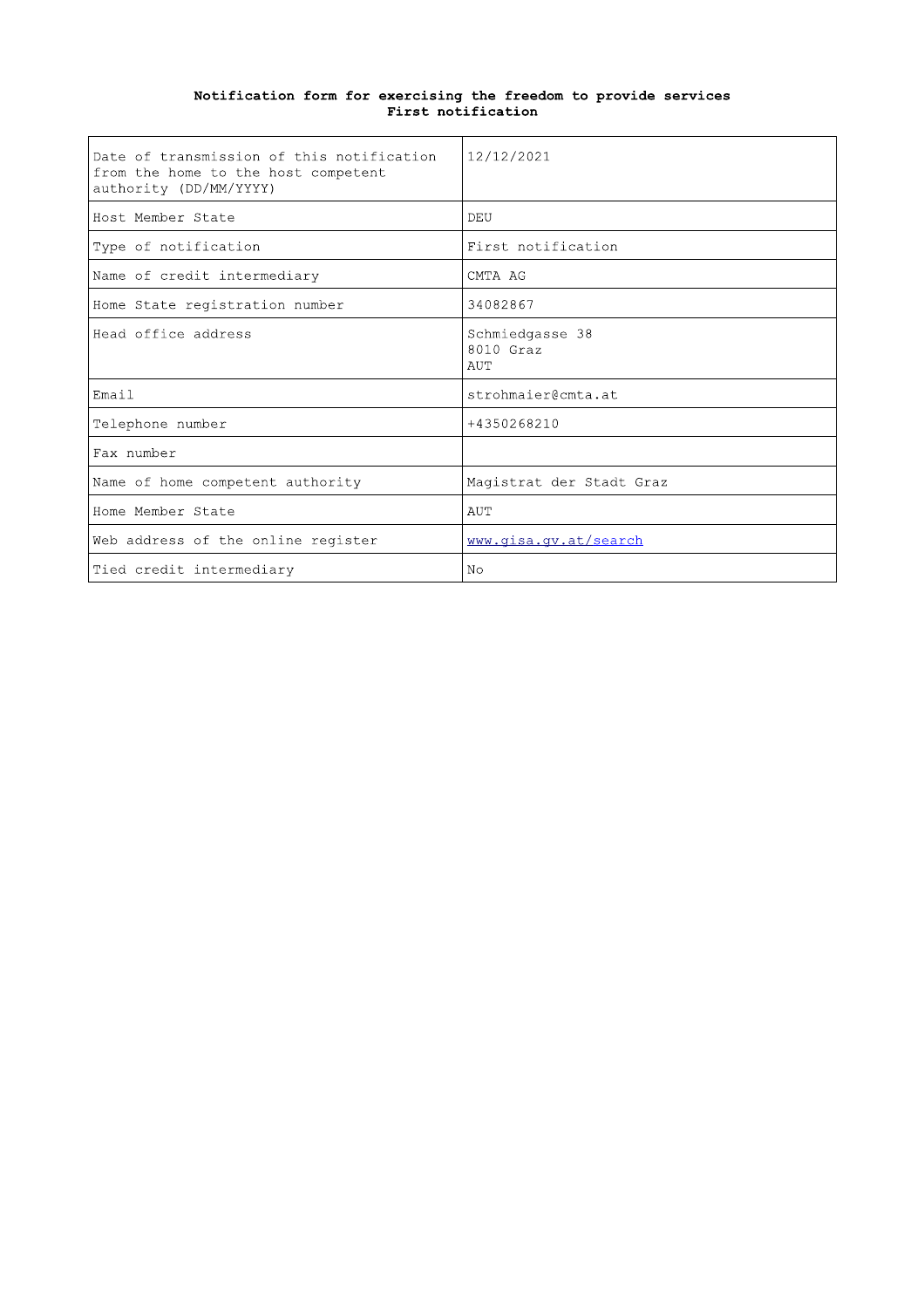#### **Notification form for exercising the freedom to provide services Change to previous notification**

| Date of transmission of this notification<br>from the home to the host competent<br>authority (DD/MM/YYYY) | 02/01/2022                                   |
|------------------------------------------------------------------------------------------------------------|----------------------------------------------|
| Host Member State                                                                                          | DEU                                          |
| Type of notification                                                                                       | Change to previous notification              |
| Name of credit intermediary                                                                                | Ramsner Wolfgang                             |
| Date of birth in case of natural person<br>(DD/MM/YYYY)                                                    | 07.11.1968                                   |
| Home State registration number                                                                             | 16836693                                     |
| Head office address                                                                                        | Ahornstraße 26, Tür 1<br>4493 Wolfern<br>AUT |
| Email                                                                                                      | wolfgang.ramsner@gmx.at                      |
| Telephone number                                                                                           | 0650-50 52 522                               |
| Fax number                                                                                                 |                                              |
| Name of home competent authority                                                                           | Bezirkshauptmannschaft Steyr-Land            |
| Home Member State                                                                                          | AUT                                          |
| Web address of the online register                                                                         | www.gisa.gv.at/search                        |
| Tied credit intermediary                                                                                   | N <sub>O</sub>                               |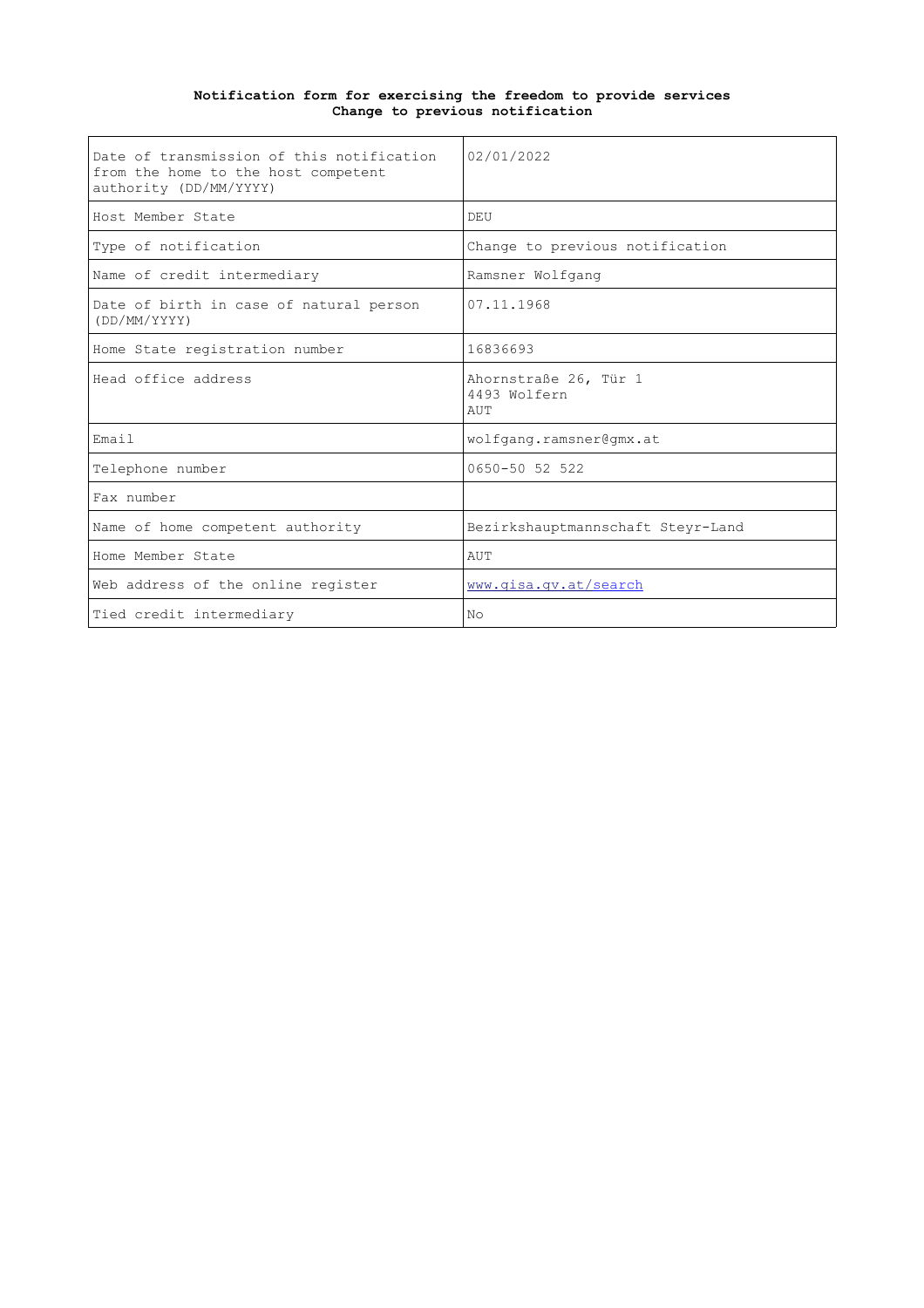| Date of transmission of this notification<br>from the home to the host competent<br>authority (DD/MM/YYYY) | 26/12/2021                                   |
|------------------------------------------------------------------------------------------------------------|----------------------------------------------|
| Host Member State                                                                                          | DEU                                          |
| Type of notification                                                                                       | First notification                           |
| Name of credit intermediary                                                                                | INFINA Credit Broker GmbH                    |
| Home State registration number                                                                             | 21141089                                     |
| Head office address                                                                                        | Brixner Strasse 2/4<br>6020 Innsbruck<br>AUT |
| Email                                                                                                      | office@infina.at                             |
| Telephone number                                                                                           | 0512/584380                                  |
| Fax number                                                                                                 | 0512/584380-14                               |
| Name of home competent authority                                                                           | Magistrat der Stadt Innsbruck                |
| Home Member State                                                                                          | AUT                                          |
| Web address of the online register                                                                         | www.qisa.qv.at/search                        |
| Tied credit intermediary                                                                                   | N <sub>O</sub>                               |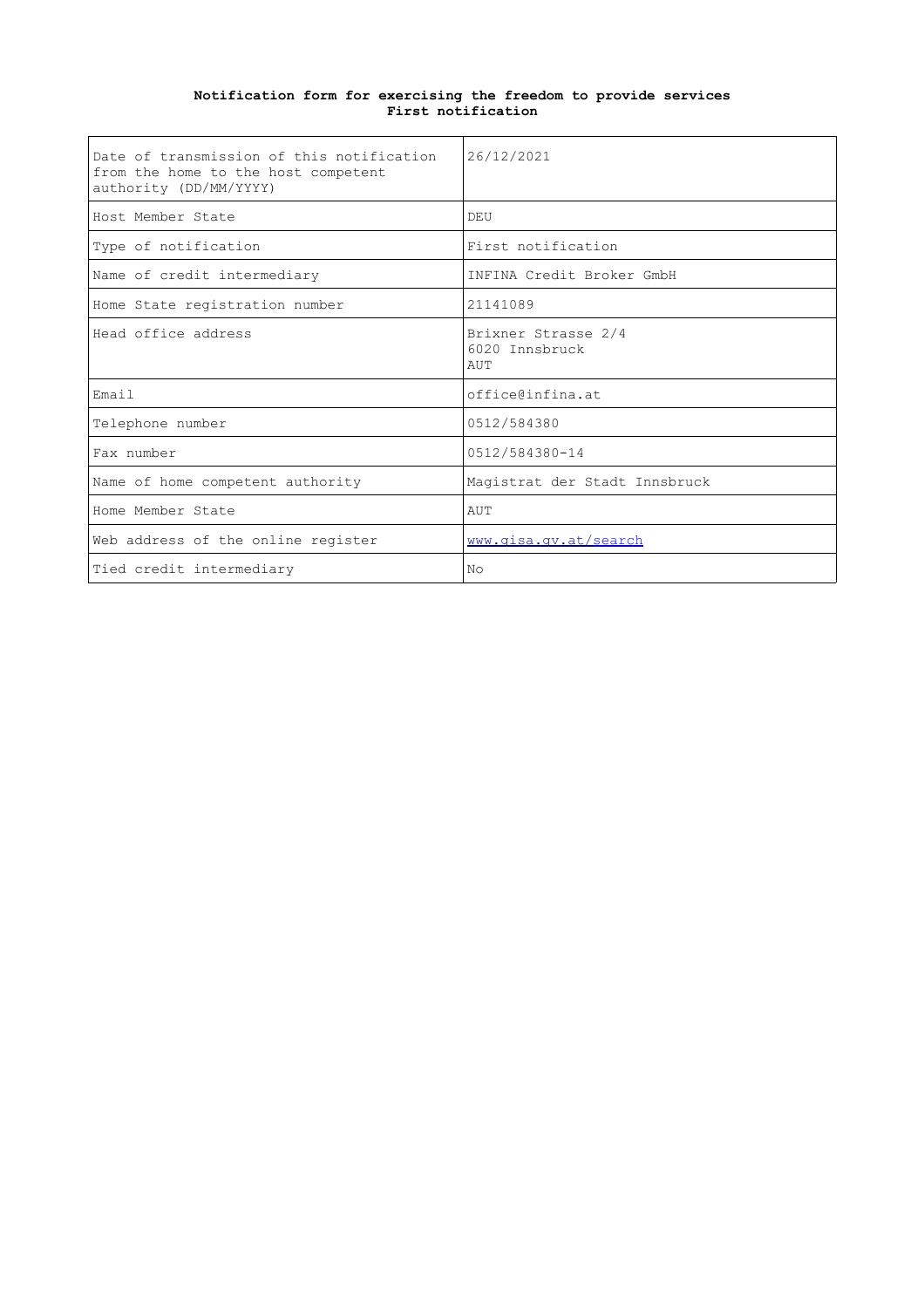| Date of transmission of this notification<br>from the home to the host competent<br>authority (DD/MM/YYYY) | 24/04/2022                                                    |
|------------------------------------------------------------------------------------------------------------|---------------------------------------------------------------|
| Host Member State                                                                                          | DEU                                                           |
| Type of notification                                                                                       | First notification                                            |
| Name of credit intermediary                                                                                | Kostadinov André, Hyperion<br>Finanzierungsvermittlungen e.U. |
| Date of birth in case of natural person<br>(DD/MM/YYYY)                                                    | 05.12.1992                                                    |
| Home State registration number                                                                             | 29163571                                                      |
| Head office address                                                                                        | Herrengasse 6-8/3/14<br>1010 Wien<br>AUT                      |
| Email                                                                                                      |                                                               |
| Telephone number                                                                                           |                                                               |
| Fax number                                                                                                 |                                                               |
| Name of home competent authority                                                                           | Magistrat der Stadt Wien                                      |
| Home Member State                                                                                          | AUT                                                           |
| Web address of the online register                                                                         | www.qisa.qv.at/search                                         |
| Tied credit intermediary                                                                                   | No                                                            |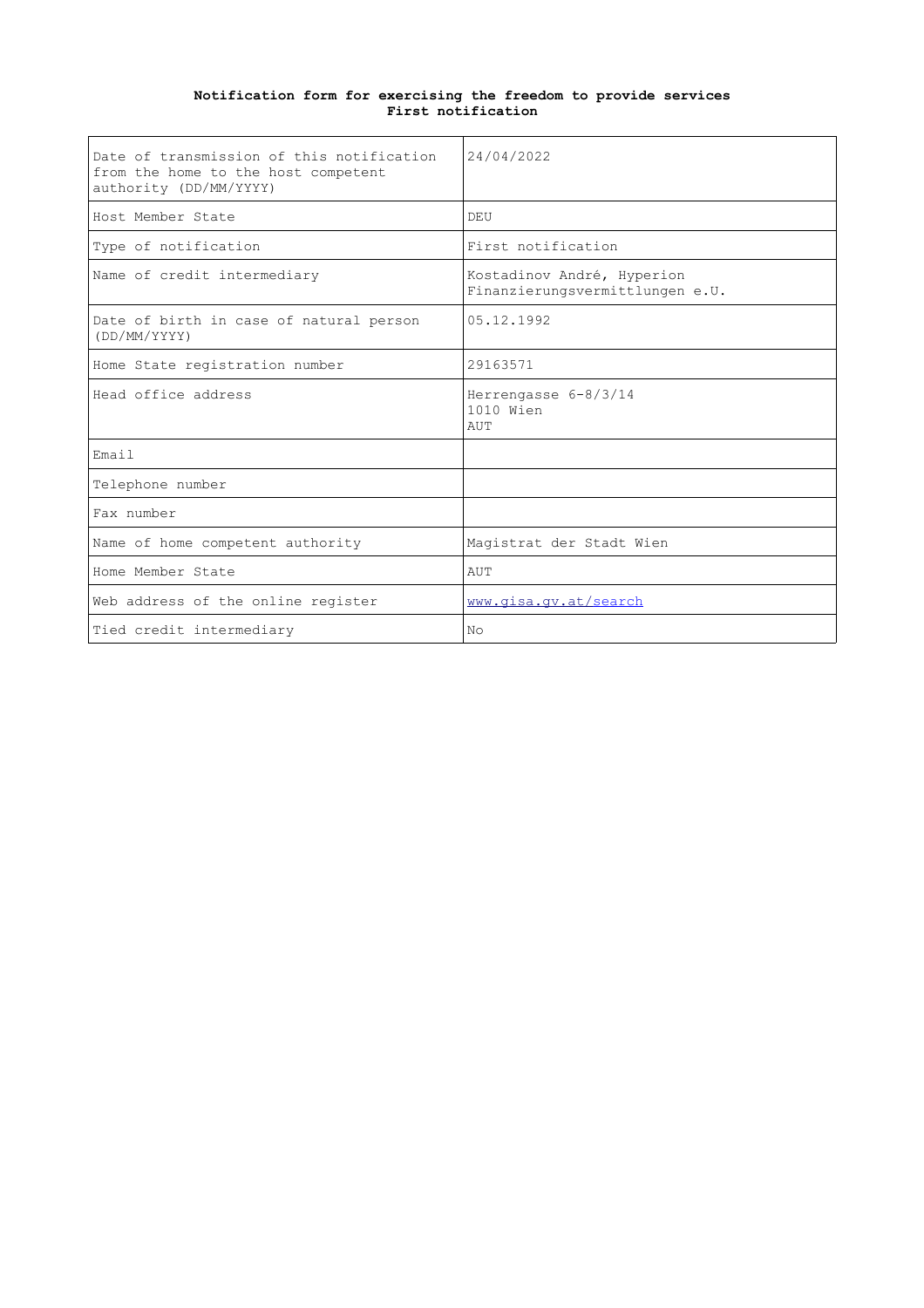#### **Notification form for exercising the freedom to provide services Ending of operation**

| Date of transmission of this notification<br>from the home to the host competent<br>authority (DD/MM/YYYY) | 10/01/2022                                             |
|------------------------------------------------------------------------------------------------------------|--------------------------------------------------------|
| Host Member State                                                                                          | DEU                                                    |
| Type of notification                                                                                       | Ending of operation                                    |
| Name of credit intermediary                                                                                | K&K Value Marketing GmbH                               |
| Home State registration number                                                                             | 32728927                                               |
| Head office address                                                                                        | Türkenstraße 25/6 (Palais Schlick)<br>1090 Wien<br>AUT |
| Email                                                                                                      | m.petronijevic@wunschkredit.at                         |
| Telephone number                                                                                           | +43 1 348 9900                                         |
| Fax number                                                                                                 |                                                        |
| Name of home competent authority                                                                           | Magistrat der Stadt Wien                               |
| Home Member State                                                                                          | AUT                                                    |
| Web address of the online register                                                                         | www.gisa.gv.at/search                                  |
| Tied credit intermediary                                                                                   | No                                                     |
| Date of ending of operation                                                                                | 31/12/2021                                             |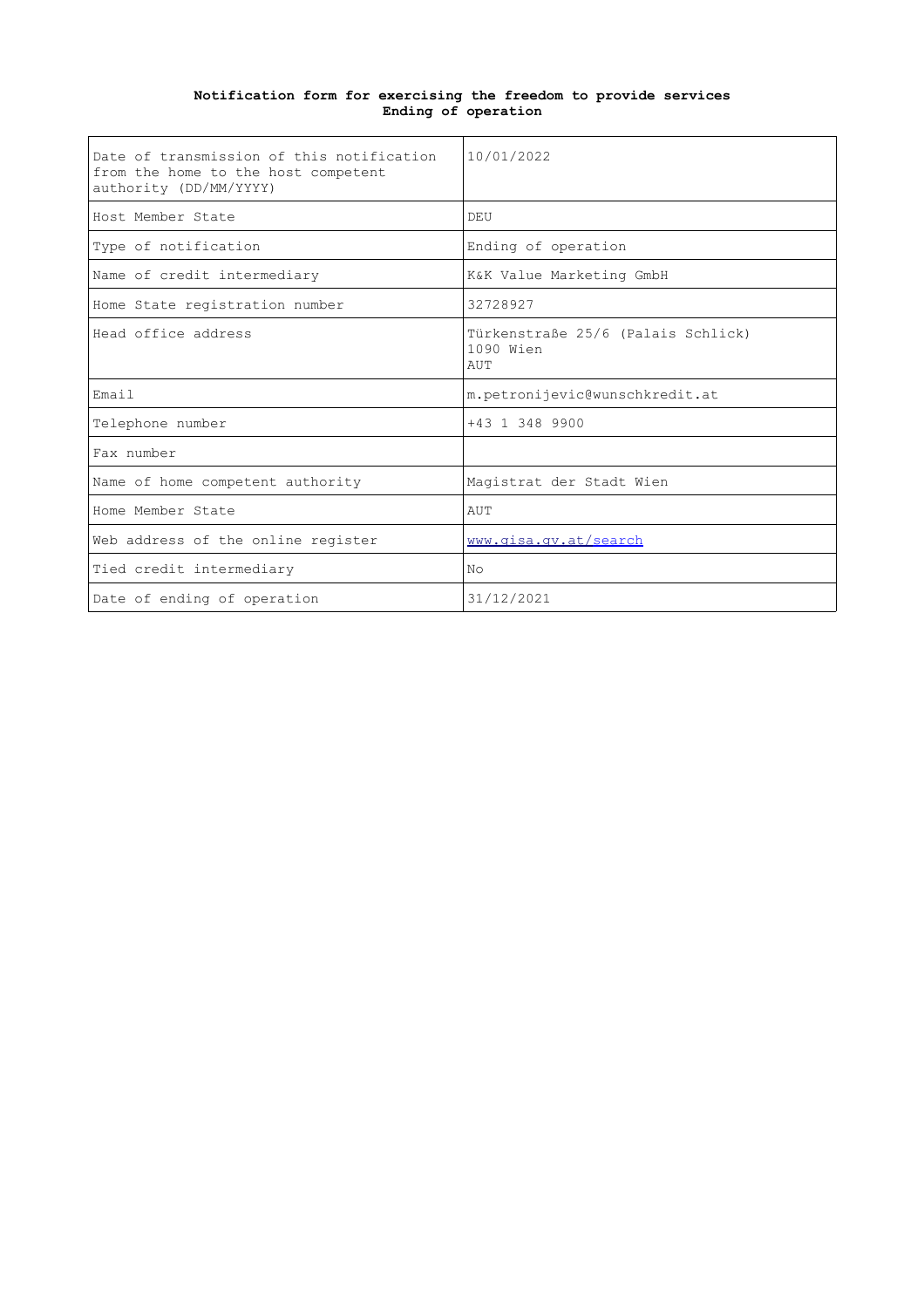| Date of transmission of this notification<br>from the home to the host competent<br>authority (DD/MM/YYYY) | 23/01/2022                                |
|------------------------------------------------------------------------------------------------------------|-------------------------------------------|
| Host Member State                                                                                          | DEU                                       |
| Type of notification                                                                                       | First notification                        |
| Name of credit intermediary                                                                                | Berner Maria Josefa                       |
| Date of birth in case of natural person<br>(DD/MM/YYYY)                                                    | 06.06.1961                                |
| Home State registration number                                                                             | 34484494                                  |
| Head office address                                                                                        | Gröbnerweg 2<br>5120 St. Pantaleon<br>AUT |
| Email                                                                                                      | maria.berner@dvaq.at                      |
| Telephone number                                                                                           | 0676884004287                             |
| Fax number                                                                                                 |                                           |
| Name of home competent authority                                                                           | Bezirkshauptmannschaft Braunau am Inn     |
| Home Member State                                                                                          | AUT                                       |
| Web address of the online register                                                                         | www.qisa.qv.at/search                     |
| Tied credit intermediary                                                                                   | No                                        |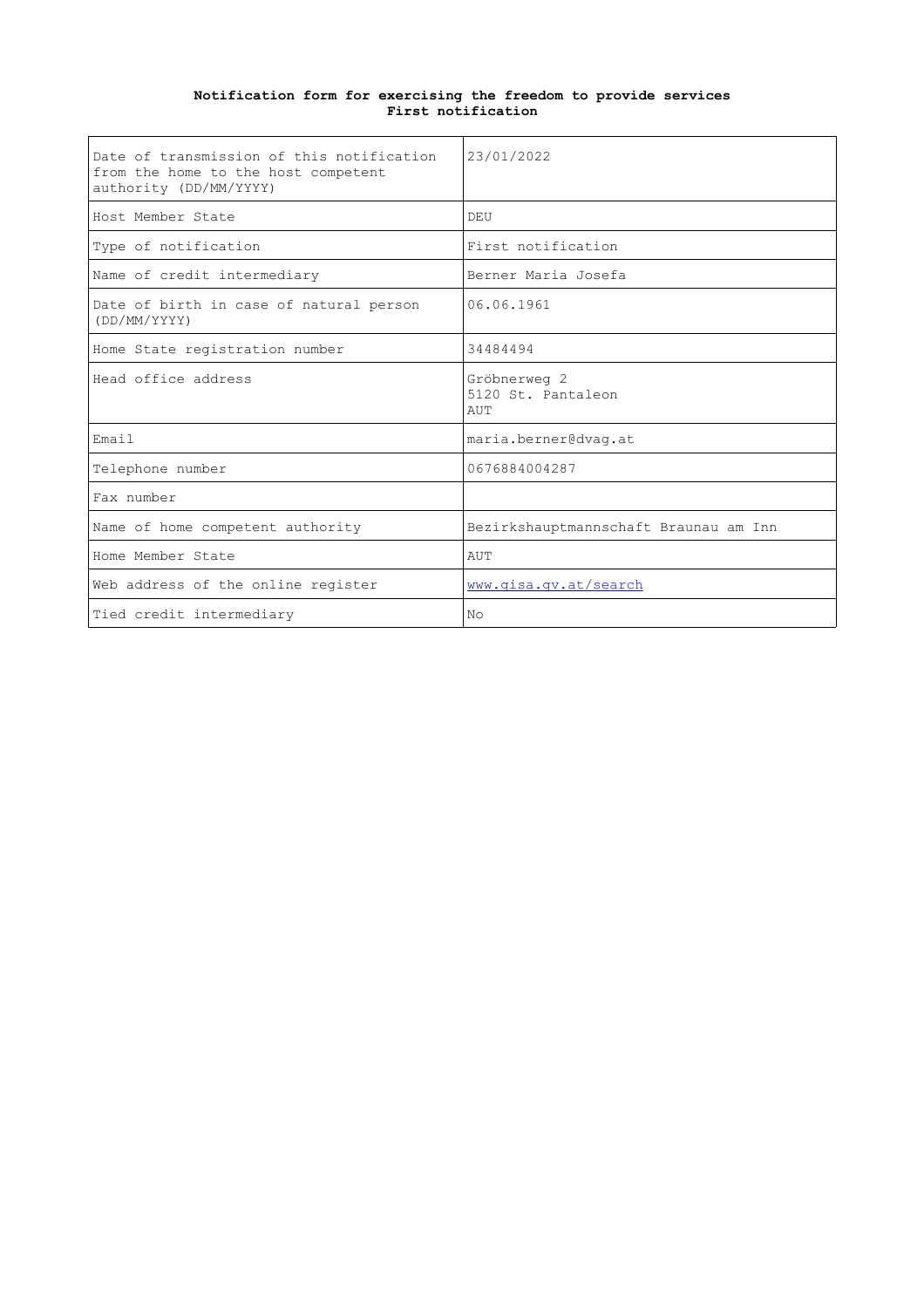| Date of transmission of this notification<br>from the home to the host competent<br>authority (DD/MM/YYYY) | 06/03/2022                                           |
|------------------------------------------------------------------------------------------------------------|------------------------------------------------------|
| Host Member State                                                                                          | DEU                                                  |
| Type of notification                                                                                       | First notification                                   |
| Name of credit intermediary                                                                                | Findustrial GmbH                                     |
| Home State registration number                                                                             | 33155609                                             |
| Head office address                                                                                        | Gahberggasse 9<br>4861 Schörfling am Attersee<br>AUT |
| Email                                                                                                      | quenter.hehenfelder@findustrial.io                   |
| Telephone number                                                                                           | 06644510249<br>06601280516                           |
| Fax number                                                                                                 |                                                      |
| Name of home competent authority                                                                           | Bezirkshauptmannschaft Vöcklabruck                   |
| Home Member State                                                                                          | AUT                                                  |
| Web address of the online register                                                                         | www.qisa.qv.at/search                                |
| Tied credit intermediary                                                                                   | N <sub>O</sub>                                       |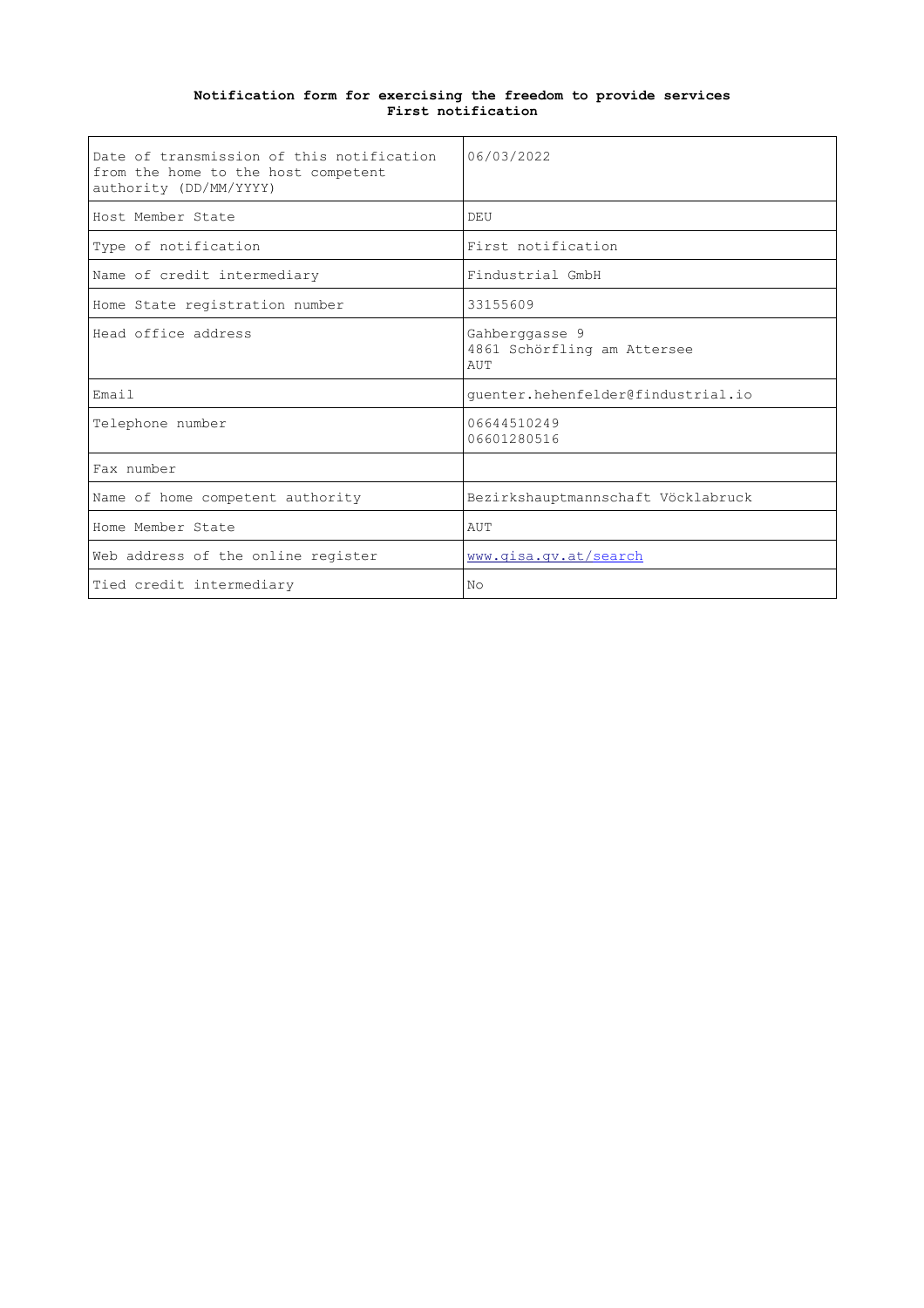| Date of transmission of this notification<br>from the home to the host competent<br>authority (DD/MM/YYYY) | 14/03/2022                             |
|------------------------------------------------------------------------------------------------------------|----------------------------------------|
| Host Member State                                                                                          | DEU                                    |
| Type of notification                                                                                       | First notification                     |
| Name of credit intermediary                                                                                | M&A Services GmbH                      |
| Home State registration number                                                                             | 25993523                               |
| Head office address                                                                                        | Gonzagagasse 12/31<br>1010 Wien<br>AUT |
| Email                                                                                                      | office@ma-services.at                  |
| Telephone number                                                                                           | 069917777717                           |
| Fax number                                                                                                 | 012082020                              |
| Name of home competent authority                                                                           | Magistrat der Stadt Wien               |
| Home Member State                                                                                          | AUT                                    |
| Web address of the online register                                                                         | www.qisa.qv.at/search                  |
| Tied credit intermediary                                                                                   | N <sub>O</sub>                         |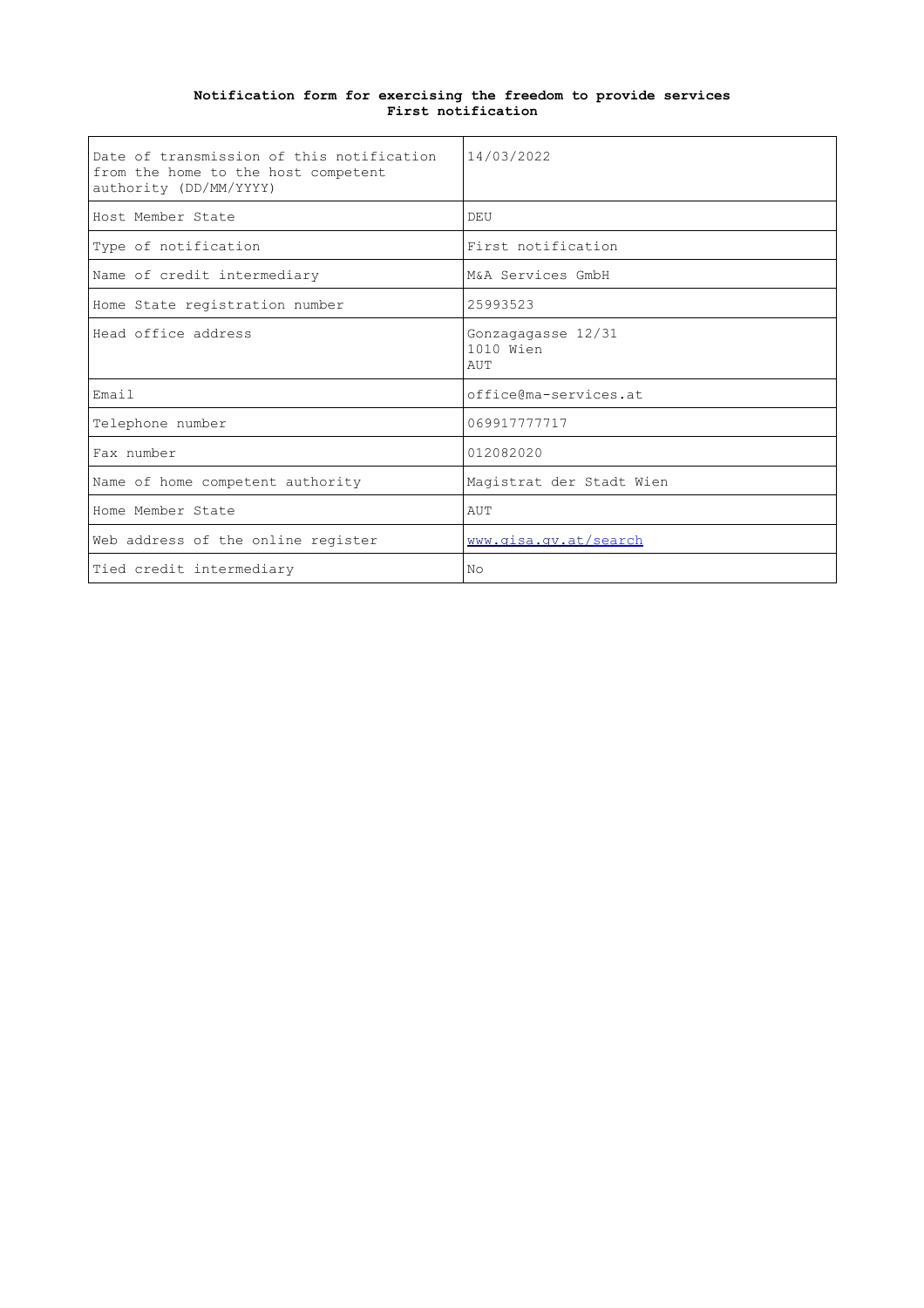| Date of transmission of this notification<br>from the home to the host competent<br>authority (DD/MM/YYYY) | 20/03/2022                                         |
|------------------------------------------------------------------------------------------------------------|----------------------------------------------------|
| Host Member State                                                                                          | DEU                                                |
| Type of notification                                                                                       | First notification                                 |
| Name of credit intermediary                                                                                | Ebner Christoph Günther                            |
| Date of birth in case of natural person<br>(DD/MM/YYYY)                                                    | 23.01.1991                                         |
| Home State registration number                                                                             | 29626755                                           |
| Head office address                                                                                        | Passauer Straße 13, Tür 1<br>4780 Schärding<br>AUT |
| Email                                                                                                      | christoph.ebner@ovb.at                             |
| Telephone number                                                                                           | +43 664 2109341                                    |
| Fax number                                                                                                 |                                                    |
| Name of home competent authority                                                                           | Bezirkshauptmannschaft Schärding                   |
| Home Member State                                                                                          | AUT                                                |
| Web address of the online register                                                                         | www.qisa.qv.at/search                              |
| Tied credit intermediary                                                                                   | N <sub>O</sub>                                     |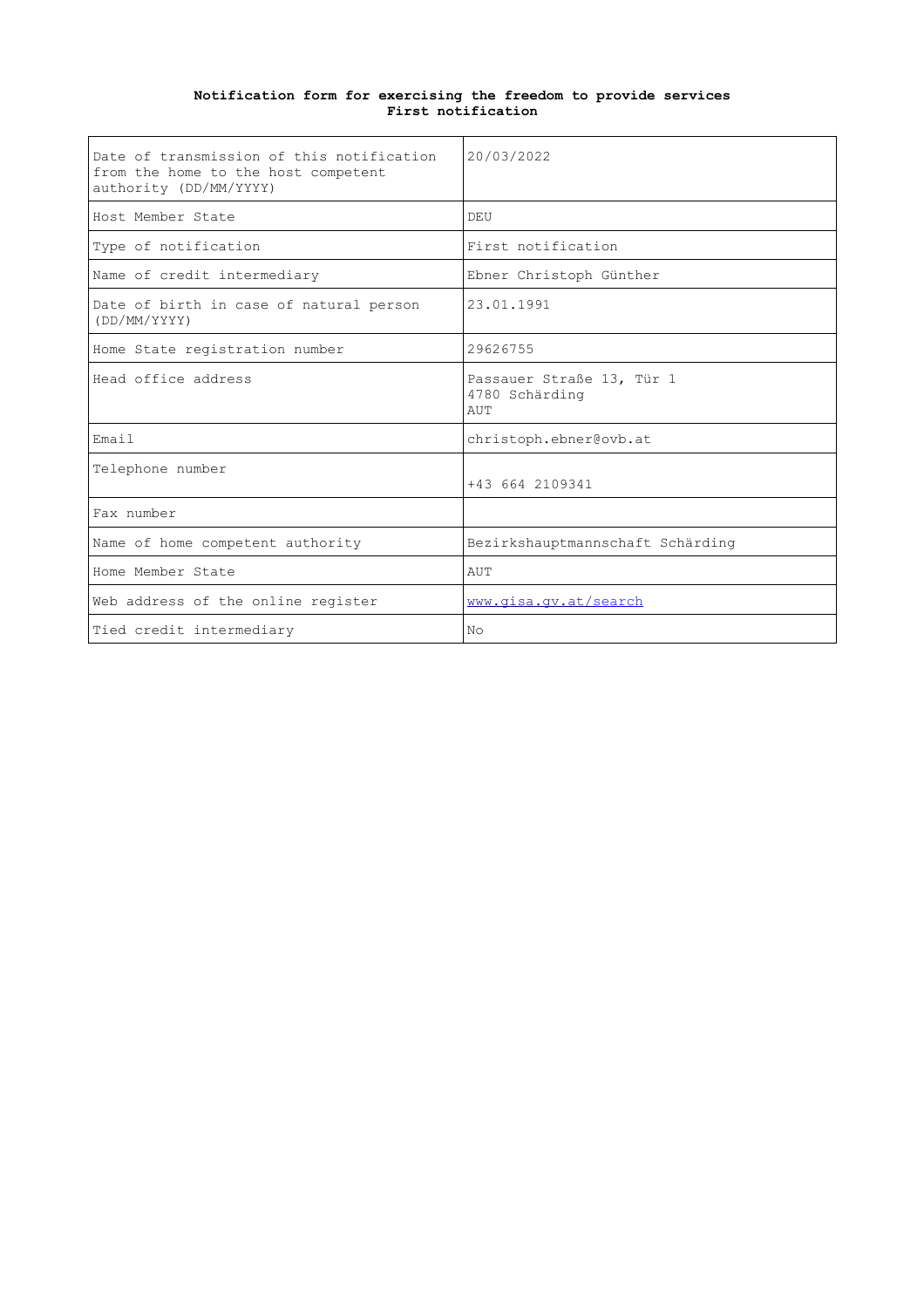| Date of transmission of this notification<br>from the home to the host competent<br>authority (DD/MM/YYYY) | 03/10/2021                               |
|------------------------------------------------------------------------------------------------------------|------------------------------------------|
| Host Member State                                                                                          | DEU                                      |
| Type of notification                                                                                       | First notification                       |
| Name of credit intermediary                                                                                | GV Finance GmbH                          |
| Home State registration number                                                                             | 34074039                                 |
| Head office address                                                                                        | Gumpling 94<br>5121 Ostermiething<br>AUT |
| Email                                                                                                      |                                          |
| Telephone number                                                                                           |                                          |
| Fax number                                                                                                 |                                          |
| Name of home competent authority                                                                           | Bezirkshauptmannschaft Braunau am Inn    |
| Home Member State                                                                                          | AUT                                      |
| Web address of the online register                                                                         | www.gisa.gv.at/search                    |
| Tied credit intermediary                                                                                   | No                                       |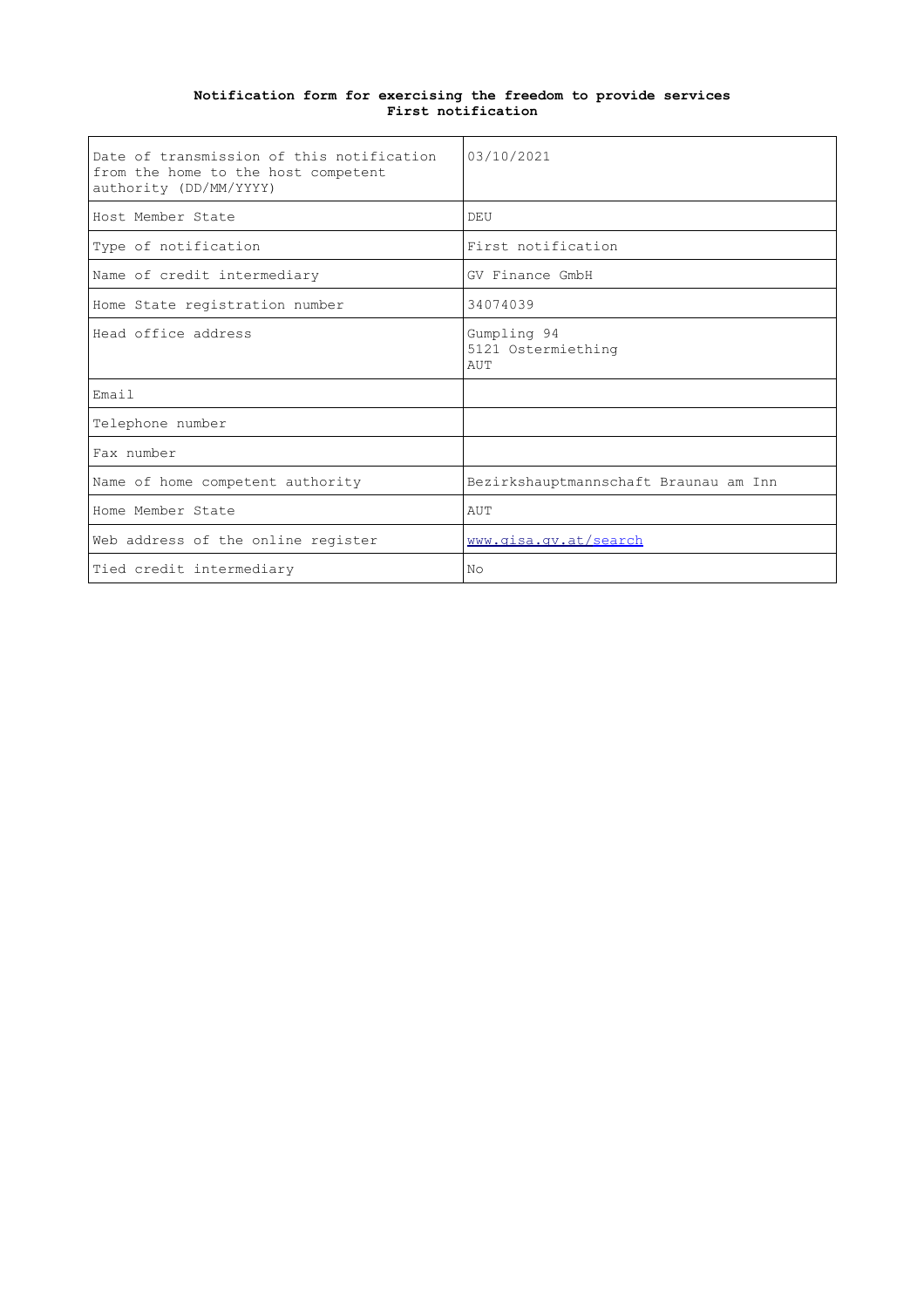| Date of transmission of this notification<br>from the home to the host competent<br>authority (DD/MM/YYYY) | 10/10/2021                         |
|------------------------------------------------------------------------------------------------------------|------------------------------------|
| Host Member State                                                                                          | DEU                                |
| Type of notification                                                                                       | First notification                 |
| Name of credit intermediary                                                                                | Pojatzi & Cie GmbH                 |
| Home State registration number                                                                             | 34158067                           |
| Head office address                                                                                        | Rudolfsplatz 1<br>1010 Wien<br>AUT |
| Email                                                                                                      |                                    |
| Telephone number                                                                                           |                                    |
| Fax number                                                                                                 |                                    |
| Name of home competent authority                                                                           | Magistrat der Stadt Wien           |
| Home Member State                                                                                          | AUT                                |
| Web address of the online register                                                                         | www.qisa.qv.at/search              |
| Tied credit intermediary                                                                                   | No                                 |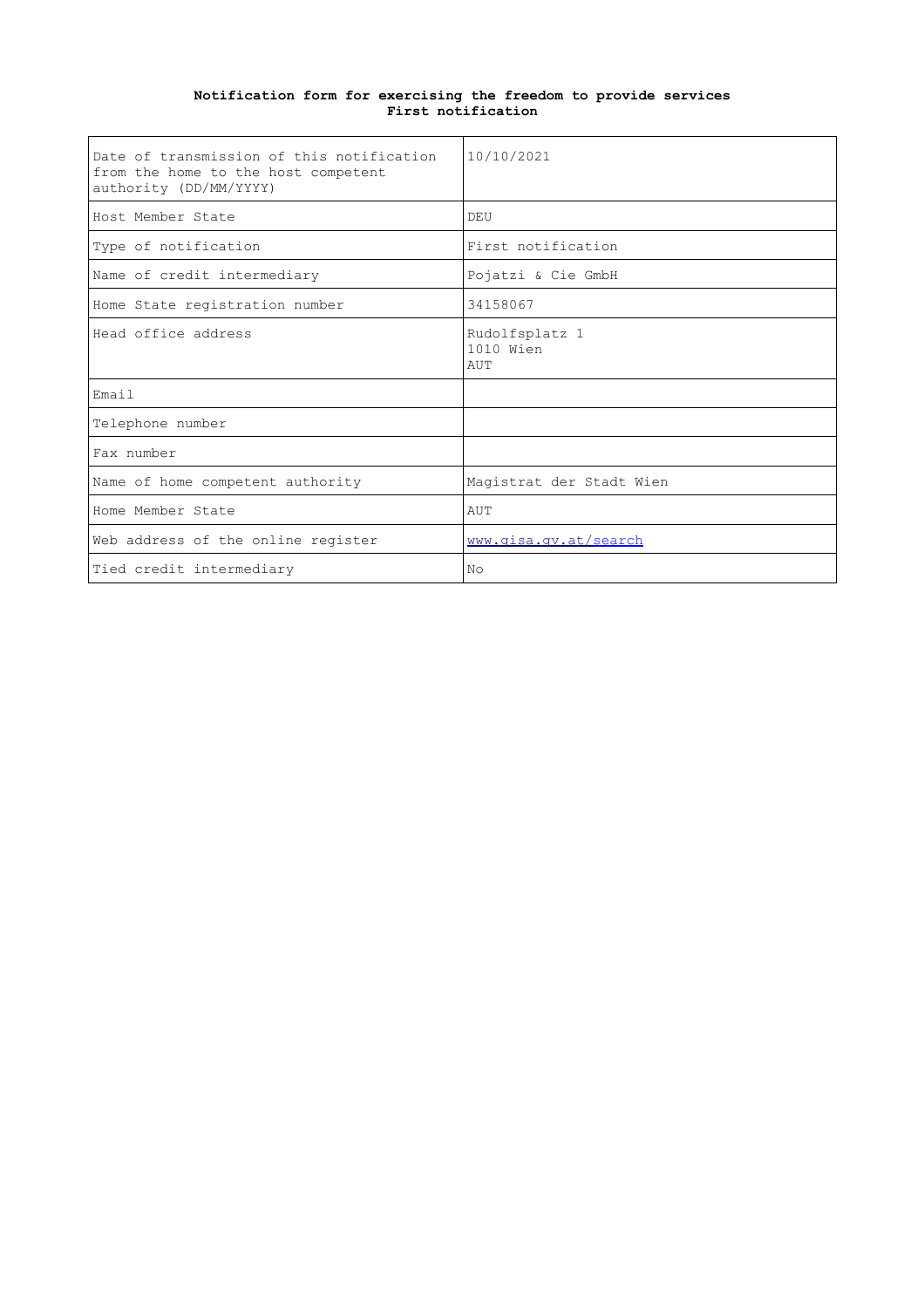| Date of transmission of this notification<br>from the home to the host competent<br>authority (DD/MM/YYYY) | 20/03/2022                                             |
|------------------------------------------------------------------------------------------------------------|--------------------------------------------------------|
| Host Member State                                                                                          | DEU                                                    |
| Type of notification                                                                                       | First notification                                     |
| Name of credit intermediary                                                                                | Wiesner Philip                                         |
| Date of birth in case of natural person<br>(DD/MM/YYYY)                                                    | 29.08.1987                                             |
| Home State registration number                                                                             | 17287043                                               |
| Head office address                                                                                        | Meinrad Guggenbichler-Straße 14<br>5310 Mondsee<br>AUT |
| Email                                                                                                      | philip.wiesner@efs-aq.at                               |
| Telephone number                                                                                           | 0664-9912309                                           |
| Fax number                                                                                                 | 06232-21074                                            |
| Name of home competent authority                                                                           | Bezirkshauptmannschaft Vöcklabruck                     |
| Home Member State                                                                                          | AUT                                                    |
| Web address of the online register                                                                         | www.qisa.qv.at/search                                  |
| Tied credit intermediary                                                                                   | N <sub>O</sub>                                         |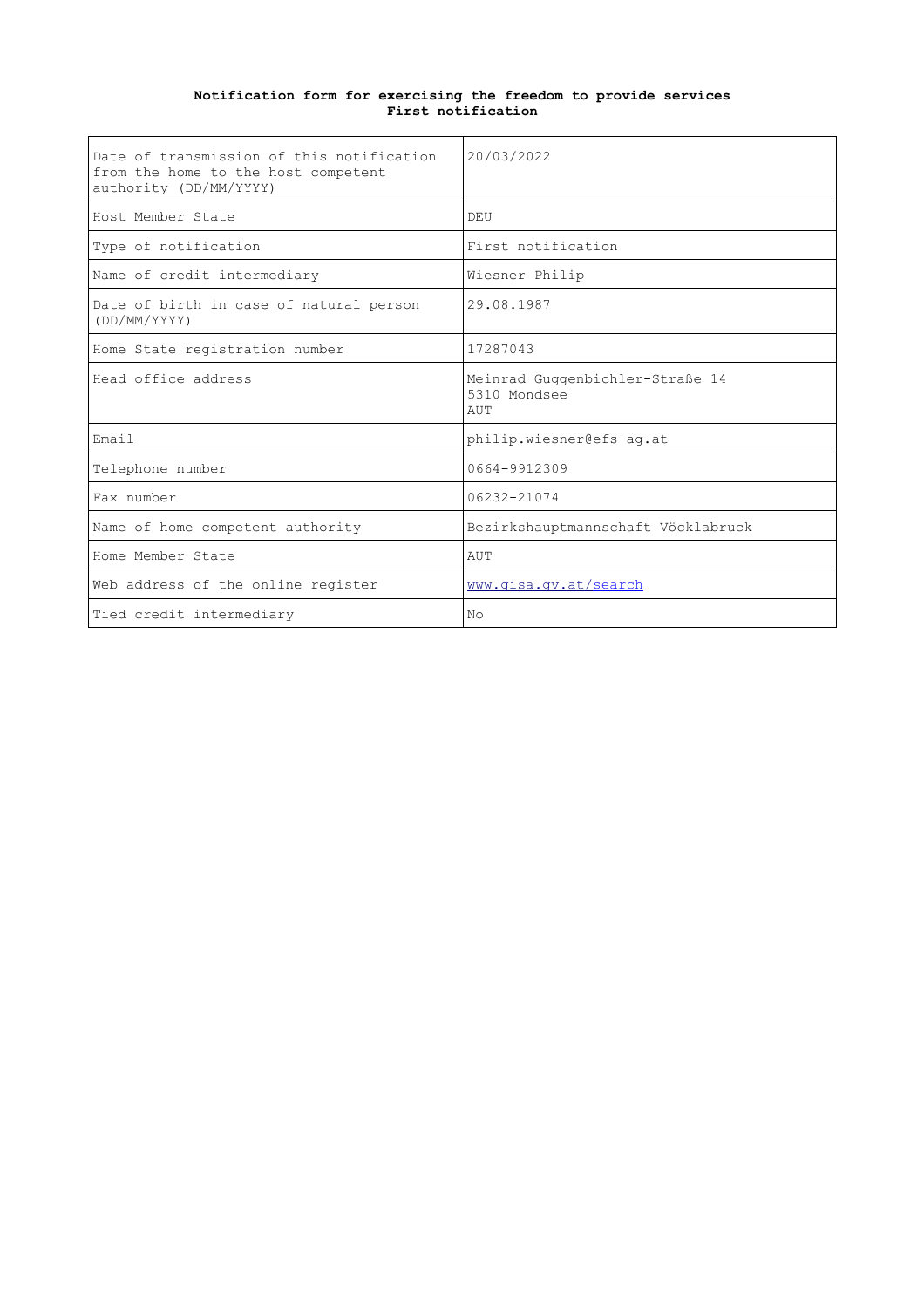| Date of transmission of this notification<br>from the home to the host competent<br>authority (DD/MM/YYYY) | 20/02/2022                        |
|------------------------------------------------------------------------------------------------------------|-----------------------------------|
| Host Member State                                                                                          | DEU                               |
| Type of notification                                                                                       | First notification                |
| Name of credit intermediary                                                                                | Stenitschnig Daniel Michael       |
| Date of birth in case of natural person<br>(DD/MM/YYYY)                                                    | 28.02.1985                        |
| Home State registration number                                                                             | 20338961                          |
| Head office address                                                                                        | Langgasse 6<br>8700 Leoben<br>AUT |
| Email                                                                                                      | daniel.stenitschnig@efs-ag.at     |
| Telephone number                                                                                           |                                   |
| Fax number                                                                                                 |                                   |
| Name of home competent authority                                                                           | Bezirkshauptmannschaft Leoben     |
| Home Member State                                                                                          | AUT                               |
| Web address of the online register                                                                         | www.gisa.gv.at/search             |
| Tied credit intermediary                                                                                   | No                                |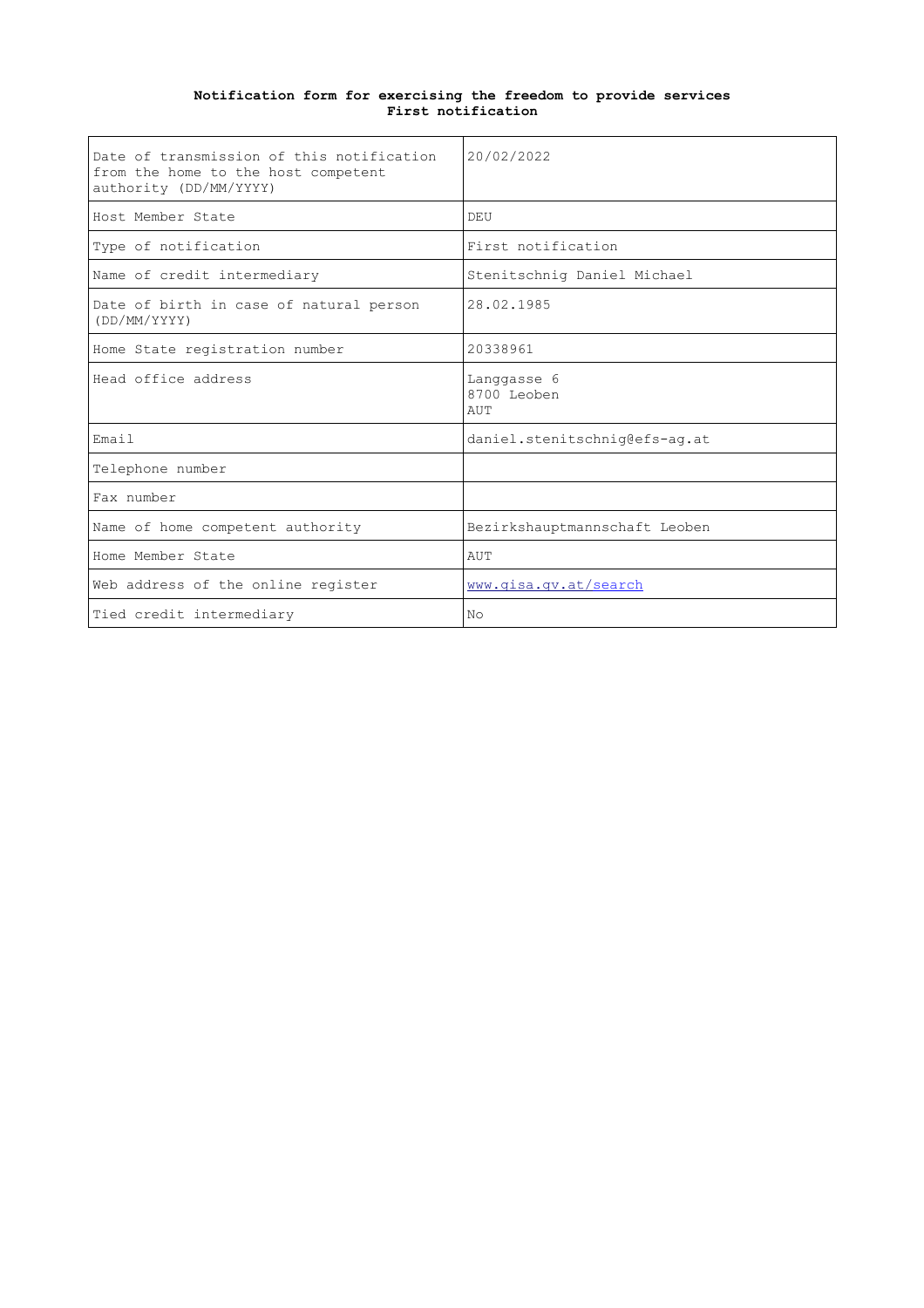| Date of transmission of this notification<br>from the home to the host competent<br>authority (DD/MM/YYYY) | 12/06/2022                             |
|------------------------------------------------------------------------------------------------------------|----------------------------------------|
| Host Member State                                                                                          | DEU                                    |
| Type of notification                                                                                       | First notification                     |
| Name of credit intermediary                                                                                | Datzberger Harald                      |
| Date of birth in case of natural person<br>(DD/MM/YYYY)                                                    | 06.08.1989                             |
| Home State registration number                                                                             | 16505995                               |
| Head office address                                                                                        | Landwiedstraße 211<br>4020 Linz<br>AUT |
| Email                                                                                                      | harald.datzberger@efs-ag.at            |
| Telephone number                                                                                           | 0676 4040008                           |
| Fax number                                                                                                 |                                        |
| Name of home competent authority                                                                           | Magistrat der Stadt Linz               |
| Home Member State                                                                                          | AUT                                    |
| Web address of the online register                                                                         | www.gisa.gv.at/search                  |
| Tied credit intermediary                                                                                   | No                                     |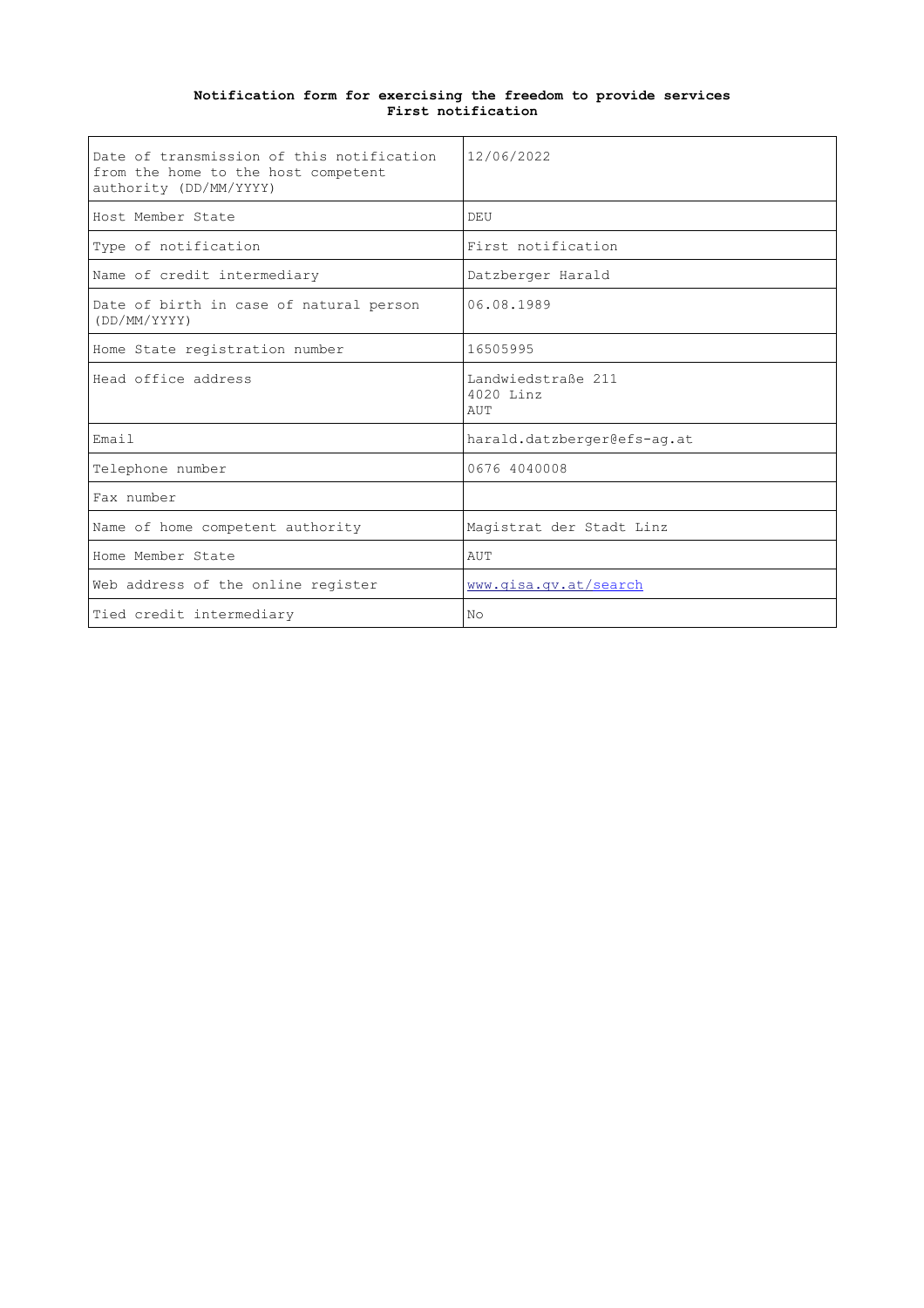#### **Notification form for exercising the freedom to provide services Change to previous notification**

| Date of transmission of this notification<br>from the home to the host competent<br>authority (DD/MM/YYYY) | 22/05/2022                                                    |
|------------------------------------------------------------------------------------------------------------|---------------------------------------------------------------|
| Host Member State                                                                                          | DEU                                                           |
| Type of notification                                                                                       | Change to previous notification                               |
| Name of credit intermediary                                                                                | Gruber Niklas                                                 |
| Date of birth in case of natural person<br>(DD/MM/YYYY)                                                    | 08.01.2000                                                    |
| Home State registration number                                                                             | 32255751                                                      |
| Head office address                                                                                        | Hauptstraße 15, Tür 111<br>4232 Hagenberg im Mühlkreis<br>AUT |
| Email                                                                                                      | niklas.gruber@ovb.at                                          |
| Telephone number                                                                                           | +4369910461308                                                |
| Fax number                                                                                                 |                                                               |
| Name of home competent authority                                                                           | Bezirkshauptmannschaft Freistadt                              |
| Home Member State                                                                                          | AUT                                                           |
| Web address of the online register                                                                         | www.gisa.gv.at/search                                         |
| Tied credit intermediary                                                                                   | N <sub>O</sub>                                                |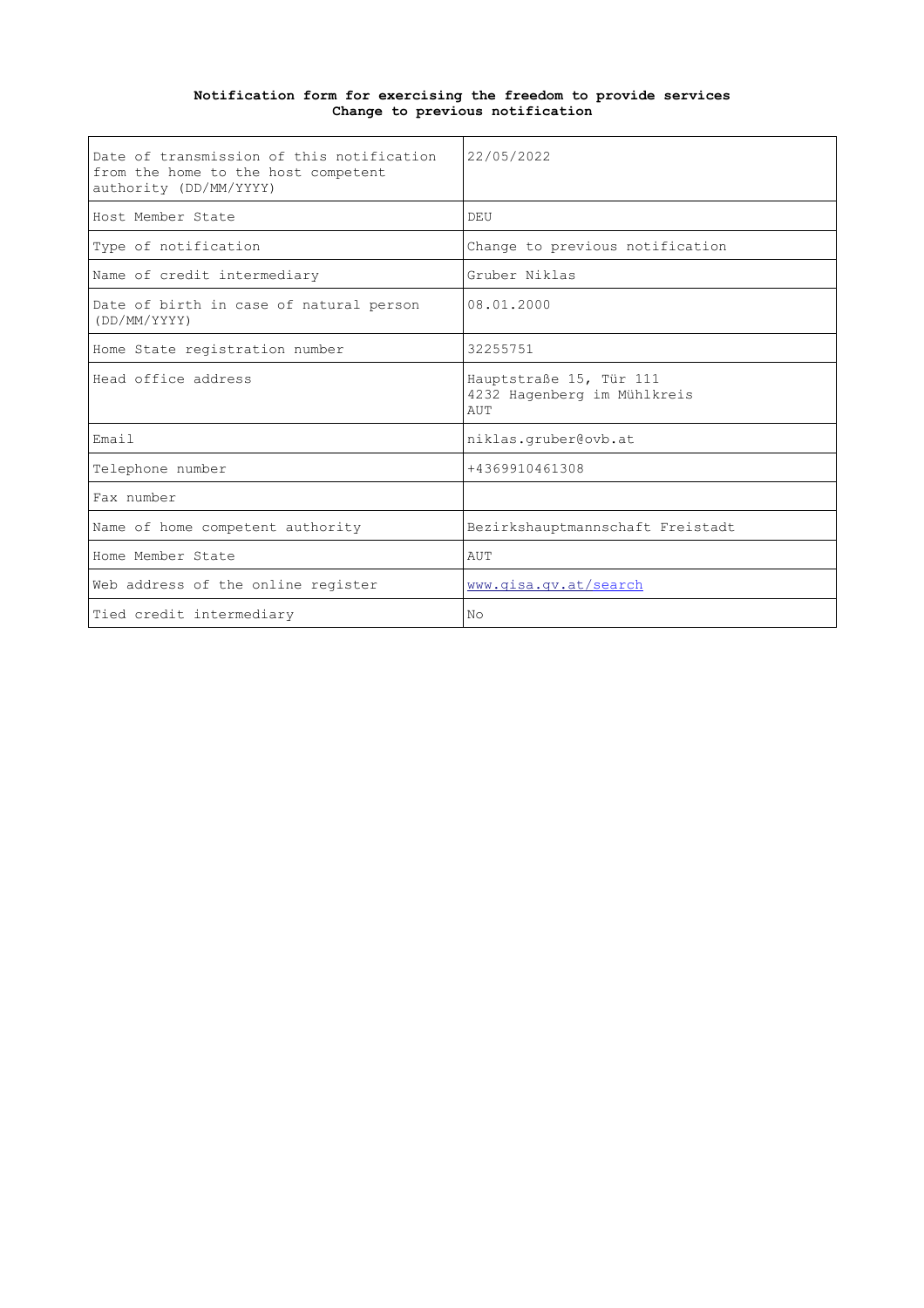#### **Notification form for exercising the freedom of establishment Change to previous notification**

| Date of transmission of this notification<br>from the home to the host competent<br>authority (DD/MM/YYYY)                                                              | 15/05/2022                                       |
|-------------------------------------------------------------------------------------------------------------------------------------------------------------------------|--------------------------------------------------|
| Host Member State                                                                                                                                                       | DEU                                              |
| Type of notification                                                                                                                                                    | Change to previous notification                  |
| Name of credit intermediary                                                                                                                                             | Heimbucher Reinhold Franz Herbert                |
| Date of birth in case of natural person<br>(DD/MM/YYYY)                                                                                                                 | 17.02.1964                                       |
| Home State registration number                                                                                                                                          | 17286831                                         |
| Head office address                                                                                                                                                     | Hofmark 4<br>4972 Utzenaich<br>AUT               |
| Email                                                                                                                                                                   | info@kreditinfo.cc                               |
| Telephone number                                                                                                                                                        | 06764141809                                      |
| Fax number                                                                                                                                                              |                                                  |
| Name of home competent authority                                                                                                                                        | Bezirkshauptmannschaft Ried im Innkreis          |
| Home Member State                                                                                                                                                       | AUT                                              |
| Web address of the online register                                                                                                                                      | www.gisa.gv.at/search                            |
| Branch details (to the extent available<br>at the time of notification)<br>• Adress<br>· Telephone number<br>$\bullet$ Email<br>• Fax number                            | Amselweg 4<br>94099 Ruhstorf an der Rott<br>DEII |
| Name(s) and date(s) of birth of natural<br>person(s) responsible for the management<br>of the branch (to the extent available<br>available at the time of notification) | Heimbucher Reinhold Franz Herbert,<br>17/02/1964 |
| Tied credit intermediary                                                                                                                                                | No                                               |